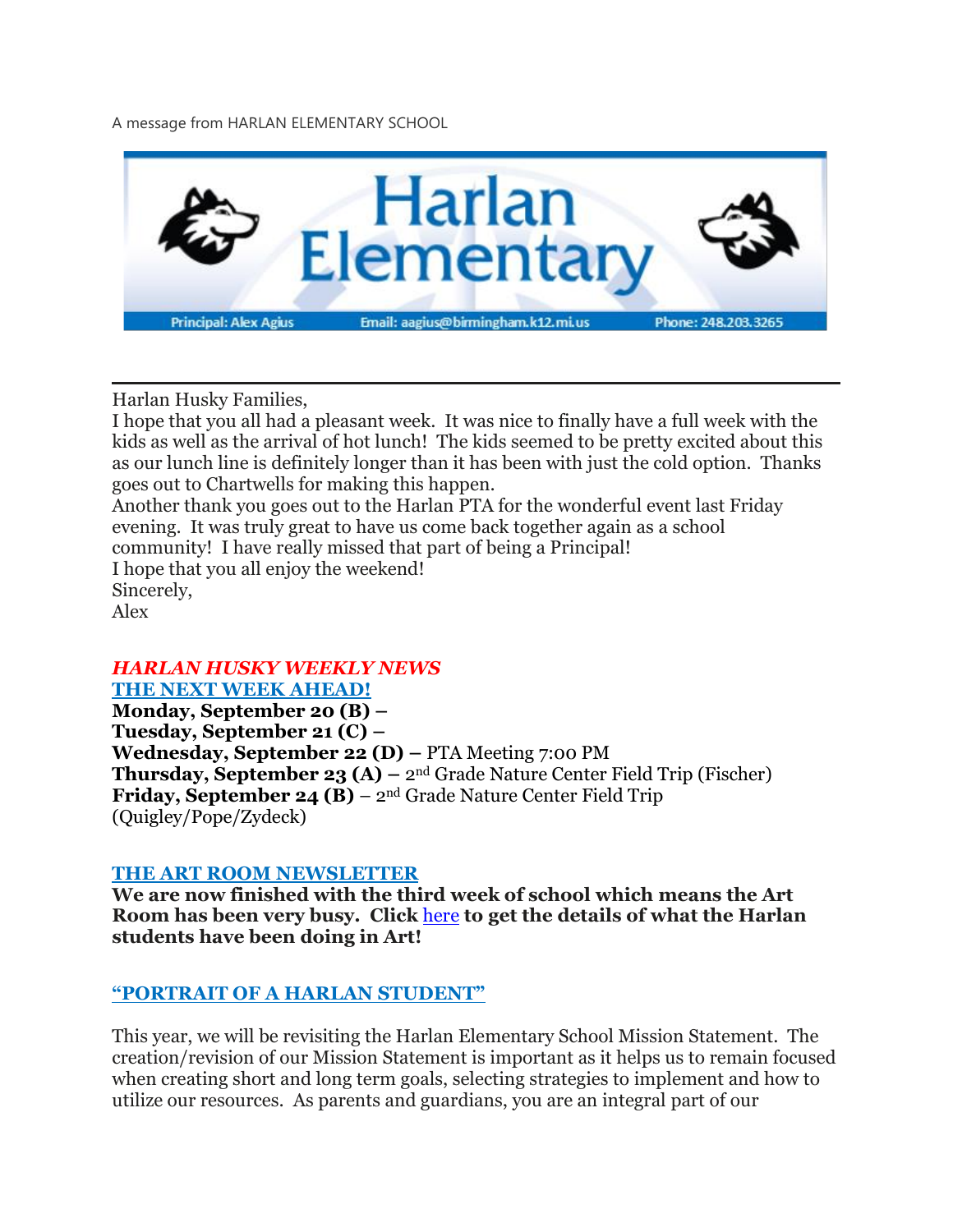community and we would like to hear from you. Please take a moment to complete a "Portrait of a Harlan Student." No, you will not be drawing a picture of your child. Instead, we are asking that you describe the skills and attributes that you hope your child would have when they leave Harlan and begin middle school. It would be greatly appreciated if you could provide us your input by Friday, September 24th.

# Portrait of a Harlan [Student](https://docs.google.com/forms/d/e/1FAIpQLSezFNqj1DwEnKgghWxC9N1R7ZBCwIhseLKOHS-HsdWn-zl_6Q/viewform?usp=sf_link)

We look forward to reading your input as we continue in our effort to create the best school possible for all of our students.

# **THE LIBRARY CONNECTION**

Welcome back! For information about the library please read **The [Library](https://www.smore.com/v1k4s) [Connection](https://www.smore.com/v1k4s)**. This will give you information about:

- Checkout policies and procedures
- Video (titled 21-22 Destiny Catalog Checkouts) on how to place books on hold (for BVA families) and how to check your child's account
- A peek into what students are working on in the library
- MISelf in books initiative
- Coming soon... Birthday Books

Also you can get updates on Twitter @HarlanMedia2 and checkout our library website at <https://www.birmingham.k12.mi.us/Page/8720>

# **CLINIC REQUEST**

Now that we have the majority of our students in the building all day long, we have had an increase of visits to the office clinic. Sometimes students have accidents (i.e. spills, paint, berries, etc.) which require a change of clothes. We still have a stock of most things but there are specific items that we seem to need. Please look at the list to see if you have any of the following that you wish to donate. We unfortunately do not have space for anything that is not on our list. Thank you in advance for your help!

- Boys' underwear size S and M (brand new)
- Girls' underwear size S and M (brand new)
- Gender neutral socks (brand new)
- Boys' athletic pants (elastic waist) size S and M (new or used) No jeans or corduroy pants please.

# **PICTURE DAY – WEDNESDAY, SEPTEMBER 29TH**

Picture Day at Harlan is scheduled for Wednesday, September 29th. There will be a retake day later in the fall as well. Please review the [flyer](https://drive.google.com/file/d/1SEc_aTmoA4PyTmNDNhpPpdyAfM_T2nGe/view?usp=sharing) and the [order](https://drive.google.com/file/d/121U7IhsSFLdYDhPPyTGt4COGKzoIH7Fg/view?usp=sharing) form to make your selections. Parents can also pre-order online

at **[https://preorder.kaiserstudio.com](https://preorder.kaiserstudio.com/) using code HARLAN21.**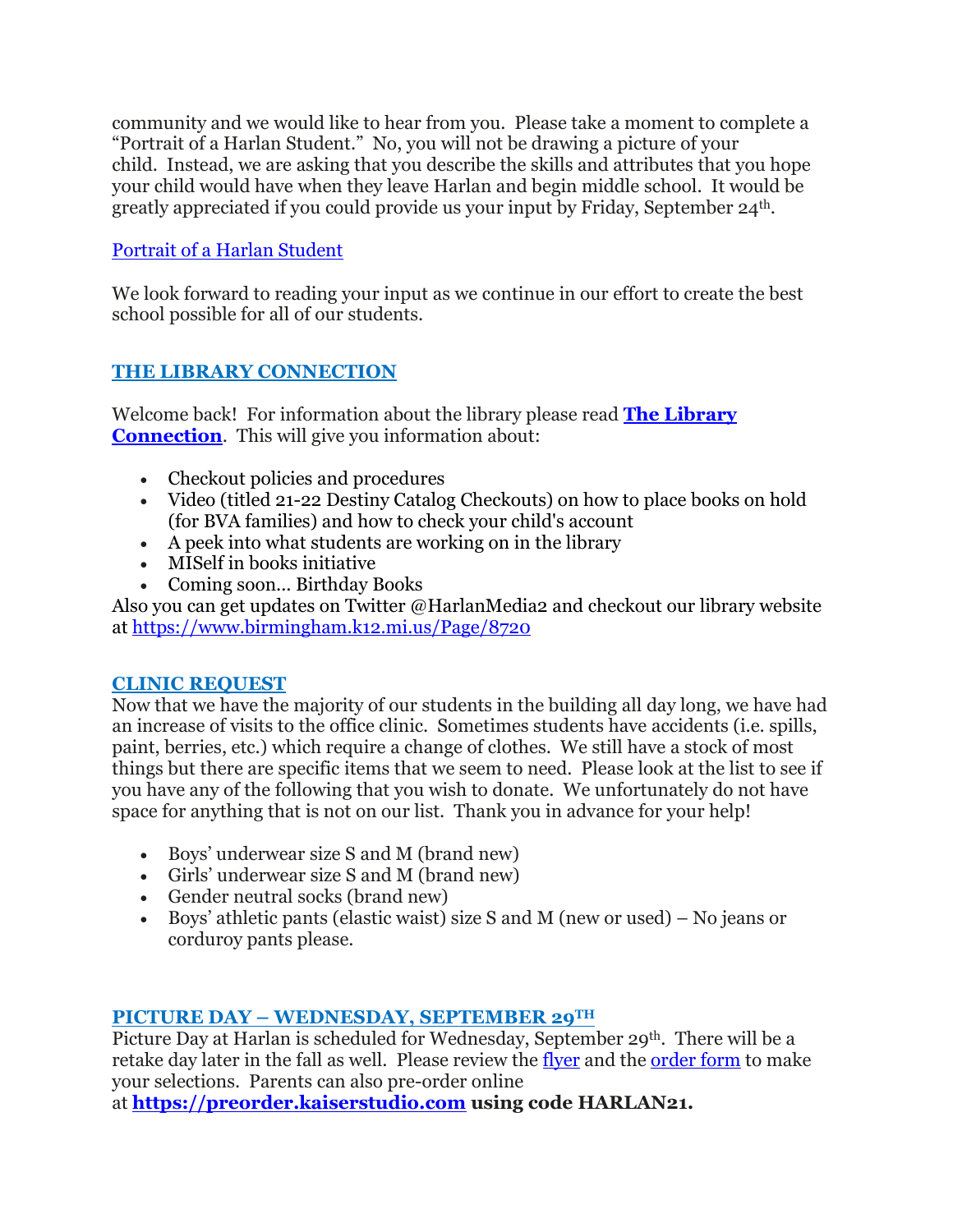### **HARLAN KIDS CLUB**

Kids Club is open every morning and afternoon on full days of school. Afternoon Kids Club (12:05-6:00 pm) will be offered on the following half days of school: November 17- 18, December 8, February 2, March 23-24 and May 11. Half day attendance must be scheduled in advance. There are no drop-ins or unscheduled visits on half day afternoons. Please note that morning Kids Club is offered on all school days. For registration information, click [here.](https://www.birmingham.k12.mi.us/cms/lib/MI01908619/Centricity/Domain/494/2021-2022%20KIDS%20CLUB%20registration%20instructions.pdf)

# **NOON SUPERVISORS NEEDED**

Harlan is in need of a few good people to be Noon Supervisors. Noon Supervisors are an essential part of every school day. Noon Supervisors support students in the lunchroom and monitor them at recess. The shifts will be 2.5 to 3 hours every full day of school. It is a paid position. If you are interested in helping support our Harlan Huskies to make each day an amazing day or if you have questions about the position, please send an email to Jennifer Szura at *[jszura@birmingham.k12.mi.us.](mailto:jszura@birmingham.k12.mi.us)* 

### **DAISY SCOUTS OPPORTUNITY**

The Harlan Girl Scouts organization seeks to develop girls of courage, character, and confidence. If you have a Kindergartener daughter interested in becoming a Girl Scout, please click here: **[https://forms.gle/Dr6kv37M3LX99hQw7.](https://forms.gle/Dr6kv37M3LX99hQw7)** If you have any questions, please contact Cara Ruthenberg at [cararuthenberg@gmail.com.](mailto:cararuthenberg@gmail.com)

# *HARLAN PTA NEWS*

#### **YOUR ONE-STOP SHOP IS UP – THE HARLAN BACK-TO-SCHOOL CHECKLIST**

*Complete the Back-To-School Checklist by October 1st.* Our Back-To-School Checklist is now live. Scan the QR code on the flyer or follow the link to your one-stop shop for all the school-year essentials: order yearbooks, order class shirts, grab a school directory, join the PTA and sign up to become a room champion!

NOTE: The color for the 4th grade shirt has changed from jade to blue for any families who may not have ordered otherwise!

Click [here](https://drive.google.com/file/d/1CY9U-lVxwWa1H7jVXMbqOaTOfcYvGk6S/view?usp=sharing) for more details on the flyer.

Get started here:

[https://harlanptabloomfield.membershiptoolkit.com](https://harlanptabloomfield.membershiptoolkit.com/)

# **COME JOIN US FOR THE 1ST PTA MEETING OF THE YEAR**

#### **Wednesday, September 22nd at 7:00pm**

We are holding next Wednesday's PTA meeting at the outdoor pavilion, weather permitting. This is your opportunity to hear about plans and all of the fun coming up! We keep meetings short and fun so stop by and listen, ask questions or bring some new ideas! We can't wait to see our community support!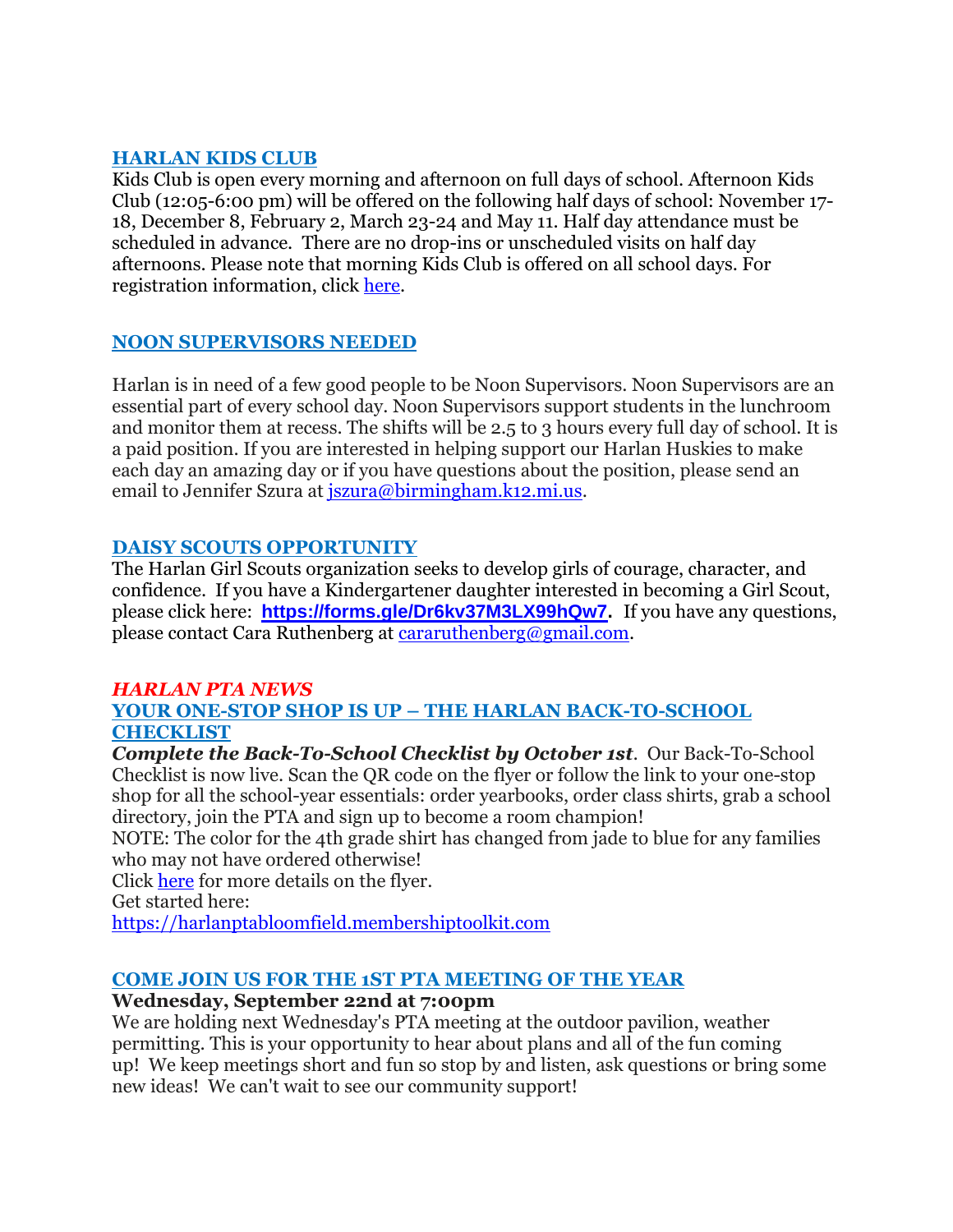#### **POPCORN DAY IS BACK**

Thursday, September 23rd is our first popcorn day at Harlan! Just a reminder to send in \$.50 per bag or \$1.00 for 2 bags that morning. Teachers will collect funds and popcorn will be delivered mid-morning to all classes. This popcorn can be taken outside the classroom for snack time or home for a snack later! Thank you to Truda Keith for stepping up and leading this - the kids LOVE popcorn day!

### **ARE YOU LOOKING FOR WAYS TO VOLUNTEER AT HARLAN?**

#### *Be a Part of our Special Ops Team: Husky Helpers!*

"No Mission is Possible" without our Husky Community! Many parents have reached out asking how they can be a part of all of the fun events we do. They wish someone had reached out when we have a new idea or surprise for our kids. We are excited to launch a Special Ops team for our "Mission: Possible" that we call "Husky Helpers." This team has grown to over 40 volunteers before the school year started. If you have a few extra minutes this school year that you can choose what to be a party of, please join our "Husky Helpers"! <https://www.signupgenius.com/go/8050F4DAAA92BA0F94-husky>

#### **IT'S TIME FOR THE HARLAN AUCTION - OUR BIGGEST EVENT OF THE YEAR!**

The Harlan biennial event monies raised will fund PTA activities, academic enrichment programs, and teacher grants for our 380+ student body for the next two years! Three years ago we brought a successful robotics program to our K-5th grades from monies raised at the auction. Ideas? Want to hear more about how you can donate or help? Are you a Harlan business owner? Reach out to [harlanhuskiespta@gmail.com](mailto:harlanhuskiespta@gmail.com) or signup below to be a part of our

team: <https://www.signupgenius.com/go/409054CA4AC2FA7FA7-auction>

#### **Upcoming Events:**

September 21 – Room Parent Meeting via Zoom September 22 - September PTA Meeting September 23 - Popcorn Day September 29 – Picture Day October 1 - Back-to-school checklist closes October 6 - Healthy Huskies/Get Fit Day October 13 - October PTA Meeting October 18-22 - Spirit Week October 18 - Kindergarten & 1st Grade Tulip Planting

October 21 – Harlan Restaurant Night – Shield's Pizza

*DISTRICT NEWS* **FRIENDS**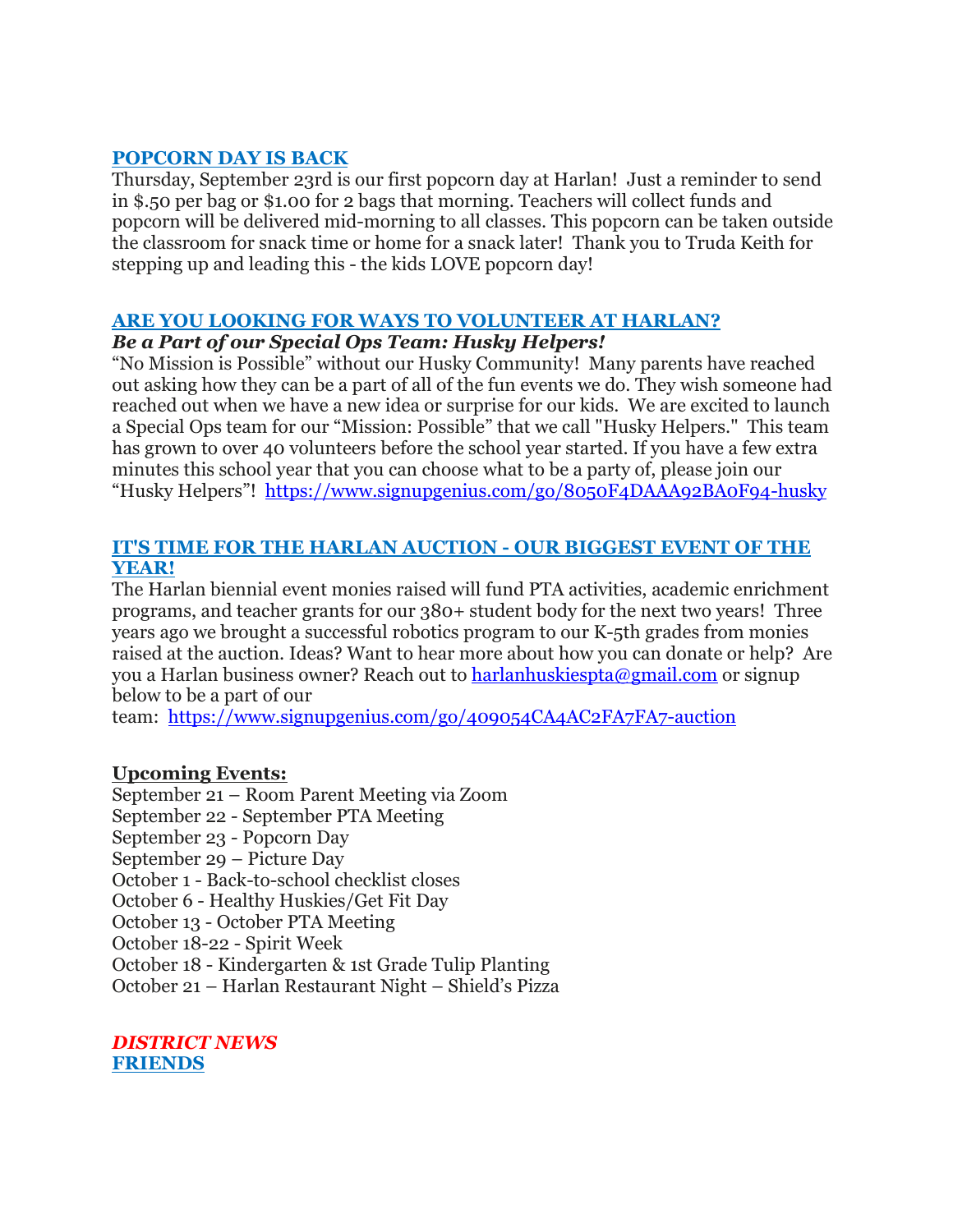Please join FRIENDS virtually on Thursday, October 14th at 7PM. We will kick off the year by hearing from the BPS Specialized Instruction & Student Services Team on their priorities for the school year as well as how our LINKS programs will be reinstated! <https://us02web.zoom.us/j/88620338016>

FRIENDS meetings are always open to everyone. More details can be found in the meeting [flyer.](https://drive.google.com/file/d/1eiQiHXU8pNB-uXBRYIF8YZuHlh1yXSoA/view?usp=sharing)

## **STRIDES FOR SOS 5K AND 1 MILE RUN/WALK – SEPTEMBER 26th**

The second annual Strides for SOS 5K and 1 Mile Run/Walk will take place on Sunday, Sept. 26 at Seaholm High School. This is the largest fundraiser of the year for SOS and will include a certified outdoor 5K course, a 1 mile course and a virtual option.

Schools Offer Support (SOS) is a nonprofit organization that provides volunteer services and financial support to families throughout the Birmingham Public Schools community. Since the pandemic, SOS has assisted BPS families with:

- \$40,000 in grocery gift cards
- \$9,000 in laptops for graduating seniors
- \$5,000 in financial assistance for other items such as childcare, medical bills, and utilities
- monthly food boxes

Your participation in the Strides for SOS event will help SOS continue to support BPS families throughout this school year.

SOS will award prizes to the top three BPS buildings with the most student and staff participants. Register by Sept. 11 to be guaranteed a race shirt! Click [here](https://drive.google.com/file/d/1HZiX469TI_RpZDKjbkirZBQQNdvlQpmX/view?usp=sharing) for the race flyer.

For more race details and to register,

visit: [https://runsignup.com/Race/MI/Birmingham/SOSMilesforMeals5kand1MileRac](https://runsignup.com/Race/MI/Birmingham/SOSMilesforMeals5kand1MileRace) [e](https://runsignup.com/Race/MI/Birmingham/SOSMilesforMeals5kand1MileRace)

To learn more about SOS, visit [www.schoolsoffersupport.org](http://www.schoolsoffersupport.org/)

# **CHARTWELLS IS HIRING**

Are you looking for flexible work hours while your kids are at school? Chartwells is now hiring! If you are interested, please click [here](https://drive.google.com/file/d/1BZnOWYoHzPSntYtVL11r7nlIkMYTQFdQ/view?usp=sharing) to find out more information.

# **KIDS EMPOWERED PROGRAMS COMING UP SOON**

#### **Register at Birmingham Community Education 248-203-3800 or [www.communityed.net](http://www.communityed.net/)**

**The Yoga Kids Mindfulness Empowerment Workshop** combines the Kids Empowered curriculum with yoga, mindfulness, and SLIME. Girls and Boys will learn how to calm their mind and bodies and to stay calm even when their environment is not. They will improve their strength, flexibility and coordination through fun yoga. They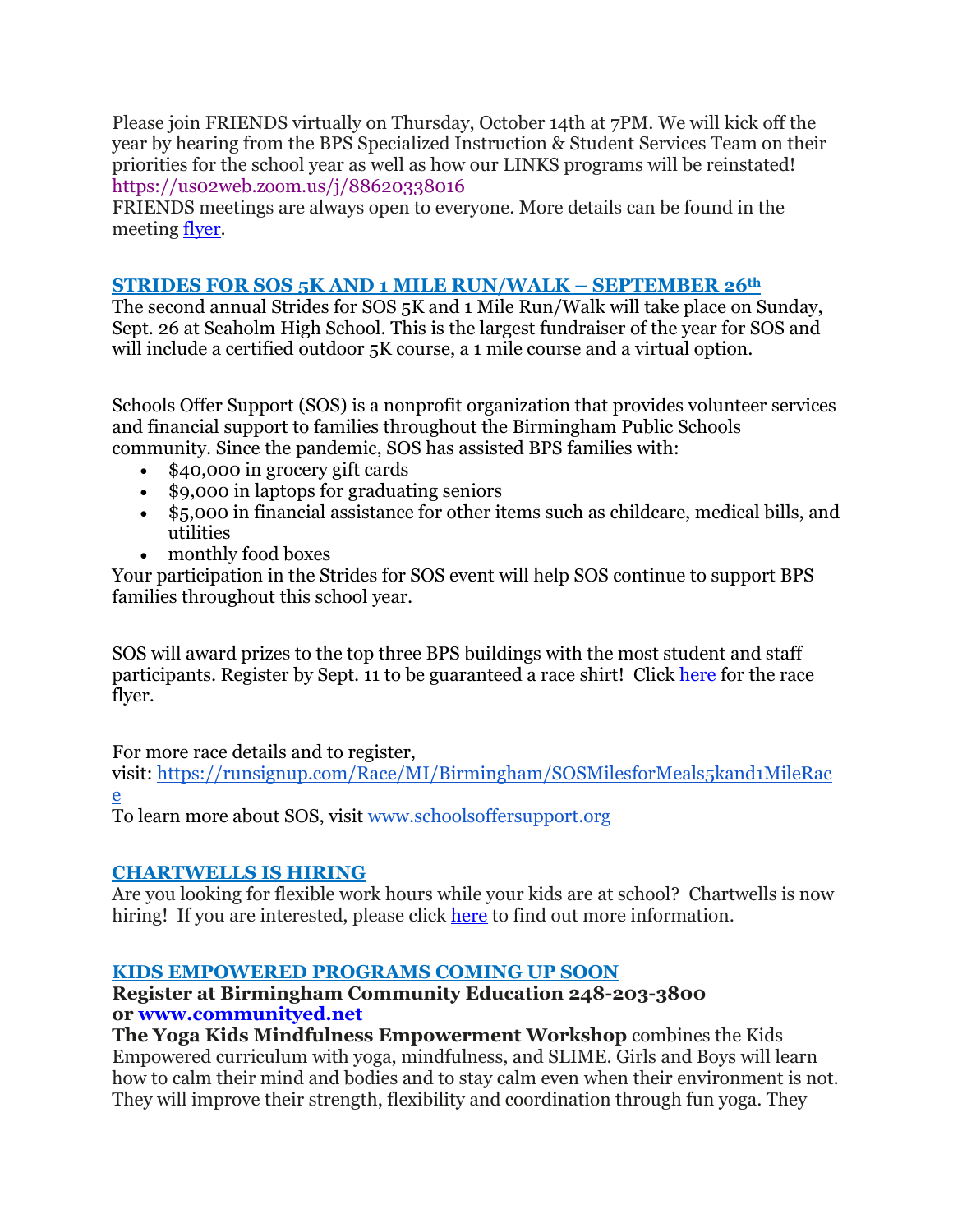will practice staying calm while handling sticky situations and will learn to manage frustrations by problem solving and building conflict resolution tools. The mindfulness will help aid in connection with others and ourselves while practicing kindness, calmness and being in the present moment to reduce feelings of anxiety and hyperactivity. Kids make slime, do yoga, and role play handling sticky situations! Location: Seaholm High School Media Center \$20 per class GRADES K-2 Date: Monday, Sept 20 5:00-6:30PM #16778 GRADES 3-5 Date: Monday, Sept 20 6:30-8:00PM #16780

**Mother/Daughter Assertiveness Boot Camp** - Does your daughter get bossed around a lot? Do they feel walked all over or feel left out? Girls will learn how to be assertive in voice, body language and words. They will learn how to deal with problems, conflicts and when someone is being unfriendly in an assertive way. Assertiveness is a critical social skill in dealing with everything from getting help, to standing up for yourself, setting your boundaries to following your DREAMS! This is a mother/daughter workshop; please register the daughter only. Location: Seaholm HS Media Center \$35 per pair Additional child: \$15

 $\text{\#16773}$  – Ages 6 – 8 Date: 9/27/2021 Mon 6:00 PM - 7:30 PM (additional child: #16811)

#16766 – Middle School Date: 9/27/2021 Mon 7:30 PM - 9:00 PM (additional child: #16812)

**Family Sibling & Conflict Workshop -** Most families struggle with sibling conflict and teasing. In some cases, there is sibling bullying. Sibling teasing and bullying can cause more harm than the teasing kid or bully at school. If you have siblings between the ages of 6-14 years send them together to learn what the impact of their everyday meanness can have and how they can make a different choice in how they treat each other or how they handle the situation. Parents participate in their own workshop to learn how to manage sibling conflict while kids learn how to problem solve. At the end, parents and kids come together to work on a family contract. Location: Groves High School Staff Planning

#16784 Date: 10/3/2021 Sun 2:00 PM - 3:30 PM \$36.00 (includes both parents and two siblings) #16792 Additional Child: \$15.00

#### **SCHOOL LUNCHES**

School breakfast and lunches will be free for all students at school when the entire meal is taken. If your family would qualify for free or reduced lunch prior to COVID, please fill out the application. It is still important to fill out the application if you feel your family would qualify for this low income program during a normal school year. Why is this important? This one form helps with the following items: school funding, increased funding for schools to ensure that students receive the support they need for a comprehensive, world-class education. Reduced fees for sports and athletics, college application fees, increased technology funds for schools to improve internet access and network services. Your application helps all of our students at Birmingham Public Schools. Thank you for completing the form at your earliest convenience. Click on this